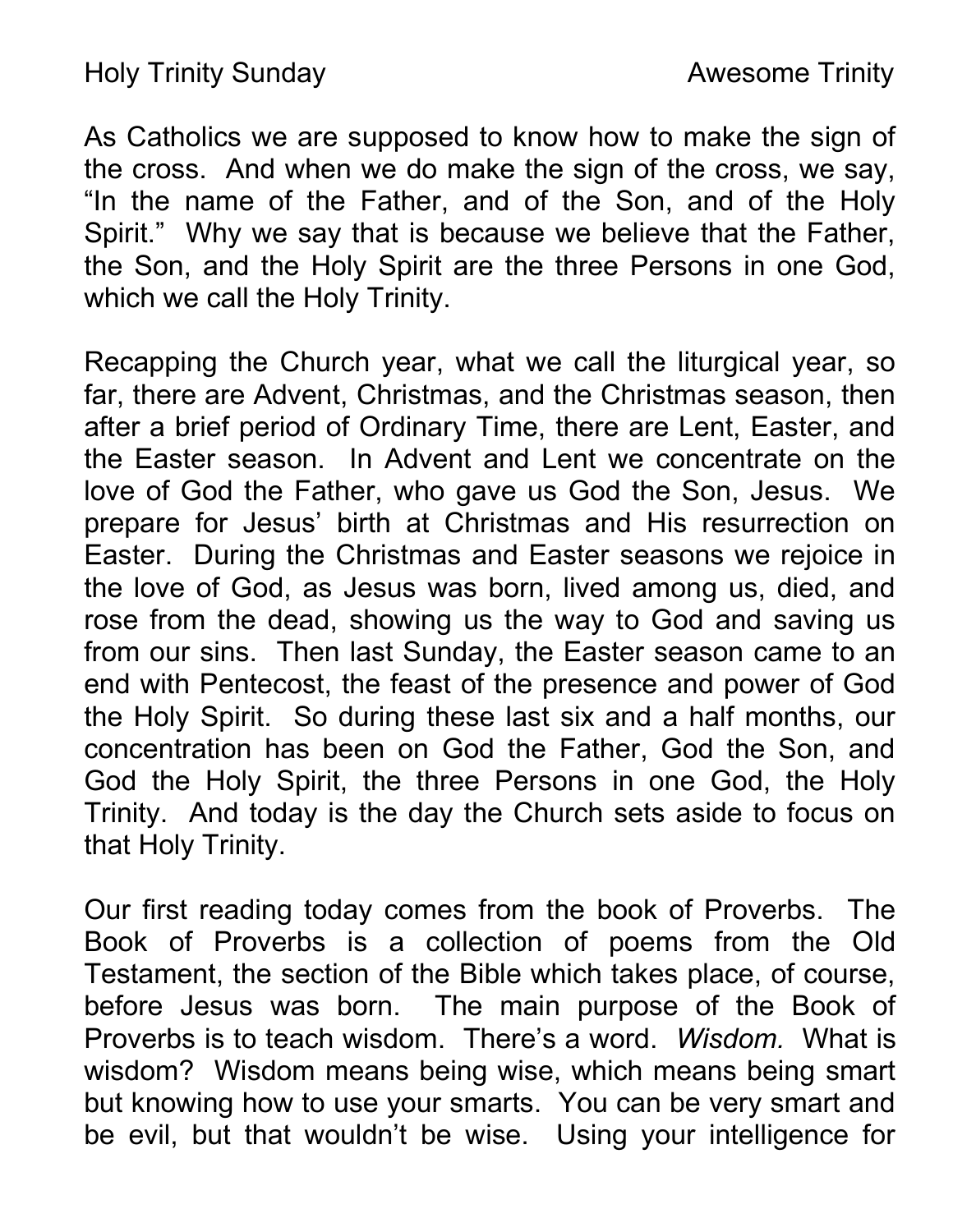good reasons is wise. The beginning part of the book of Proverbs actually describes wisdom. Today's reading comes from that part of the Book of Proverbs.

A reading from the book of Proverbs (Proverbs 8:22-31)

From the very beginning, I was with the Lord. I was there before he began to create the earth. At the very first, the Lord gave life to me. When I was born, there were no oceans or springs of water. My birth was before mountains were formed or hills were put in place. It happened long before God had made the earth or any of its fields or even the dust. I was there when the Lord put the heavens in place and stretched the sky over the surface of the sea. I was with Him when He placed the clouds in the sky and created the springs that fill the ocean. I was there when He set boundaries for the sea and made it obey Him, and when He laid foundations to support the earth. I was right beside the Lord, helping Him plan and build. I made Him happy each day, and I was happy at His side. I was pleased with His world and pleased with His people. The word of the Lord.

One might ask in this reading, who is "I"? Who is the speaker? The answer is that wisdom itself is doing the talking and talking about being there when God created the universe and the world and everything that's in it. And since, of course, God is wise, wisdom was there with God, because God has wisdom. And He has always had wisdom, from the beginning of time. So if God was always there/here, and we know He was, then wisdom was right there/here with Him.

Now today's psalm is a hymn of praise which states that God is the creator of the universe, and that we humans, made in the image of God, are the rulers and caretakers of that creation. In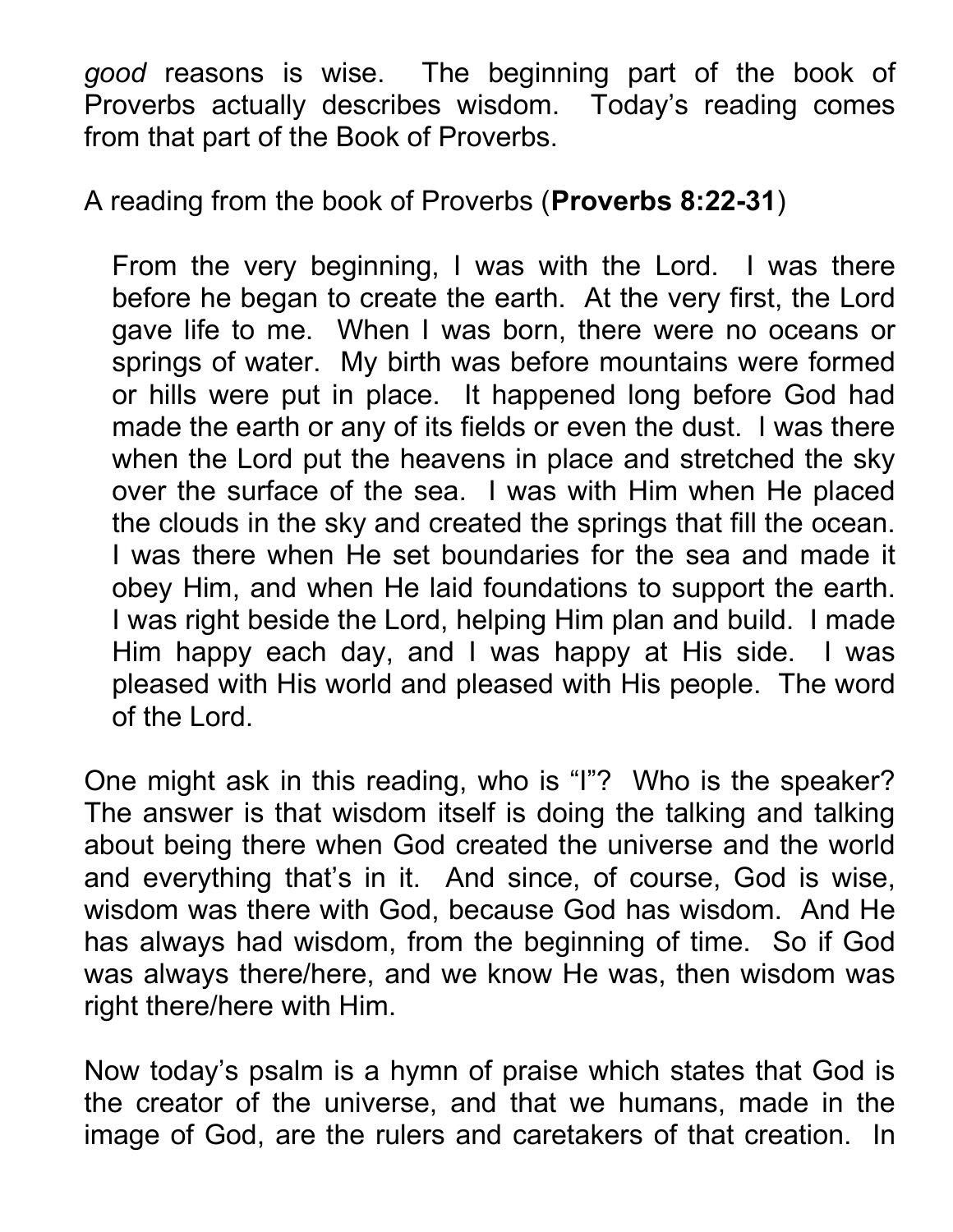fact, the psalm response today says that God's name is totally awesome. Well, the word "totally" is not used in the psalm with "awesome." I guess they don't talk that way in the Bible.

Responsorial Psalm (Psalm 8:4-5, 6-7, 8-9)

Lord, our God, how awesome Your name is in all the earth!

Lord, our God, how awesome Your name is in all the earth!

I often think of the heavens your hands have made, and of the moon and stars you put in place. Then I ask, "Why do You care about us humans? Why are You concerned for us weaklings?"

Lord, our God, how awesome Your name is in all the earth!

You made us lower than You Yourself, and You have crowned us with glory and honor. You let us rule everything Your hands have made. And You put all of it under our power.

Lord, our God, how awesome Your name is in all the earth!

The sheep and the cattle, and every wild animal, the birds in the sky, the fish in the sea, and all ocean creatures.

Lord, our God, how awesome Your name is in all the earth!

Now we have Paul's reading to the Romans. Here Paul includes God, Jesus Christ, and the Holy Spirit in a discussion about faith, hope, and love.

A reading from the letter of Paul to the Romans (Romans 5:1-5)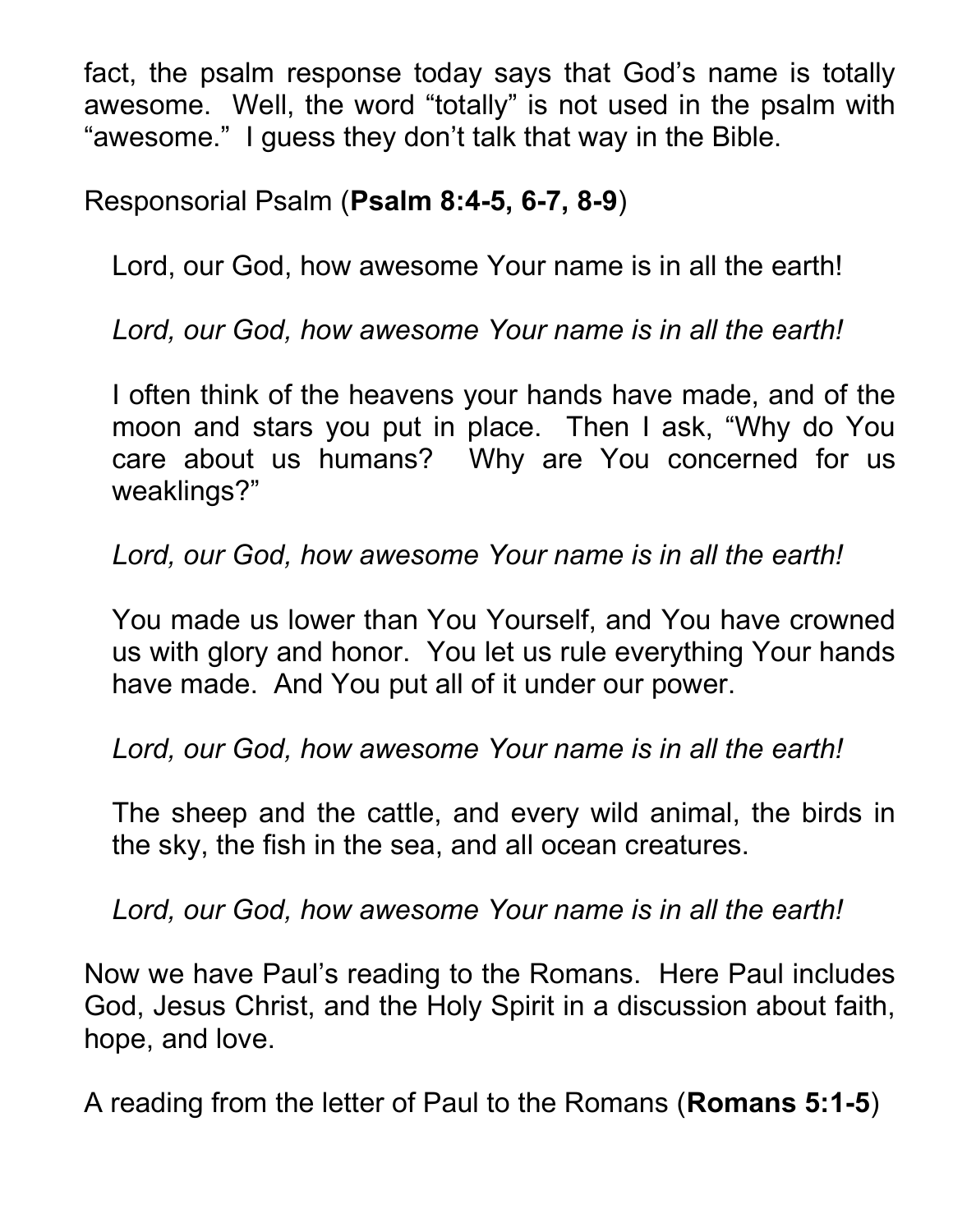Sisters and Brothers: Because of our faith, we have peace with God through our Lord, Jesus Christ, whom we know also because of our faith, which in turn gives us hope that we will share in the glory of God. Not only that, but we even accept our sufferings, which help us to continue our struggles, which give us character, which in turn gives us hope. Our hope is confirmed by the love of God poured into our hearts through the Holy Spirit, which has been given to us. The Word of the Lord.

Paul says because of our faith we have peace with God through our Lord, Jesus Christ. And because of God's love, poured into our hearts by the Holy Spirit, we can have hope that we will share in the glory of God in heaven. So St. Paul links together the three persons in one God and the three spiritual virtues of faith, hope, and love. He talks a lot about these virtues in his writings, because you cannot know God or understand His truth without faith, hope, and love.

Finally, we turn to today's gospel, which comes from St. John. He quotes Jesus speaking to the disciples during the last supper. Jesus tells His followers that there is much more for them to learn, and only with the help of the Holy Spirit can they hope to understand it all. Today that acclamation consists of the Glory Be prayer, which basically praises the three persons in one God.

Alleluia, alleluia. Alleluia, alleluia.

Glory be to the Father, and to the Son, and to the Holy Spirit, as it was in the beginning, is now, and ever shall be, world without end.

Alleluia, alleluia.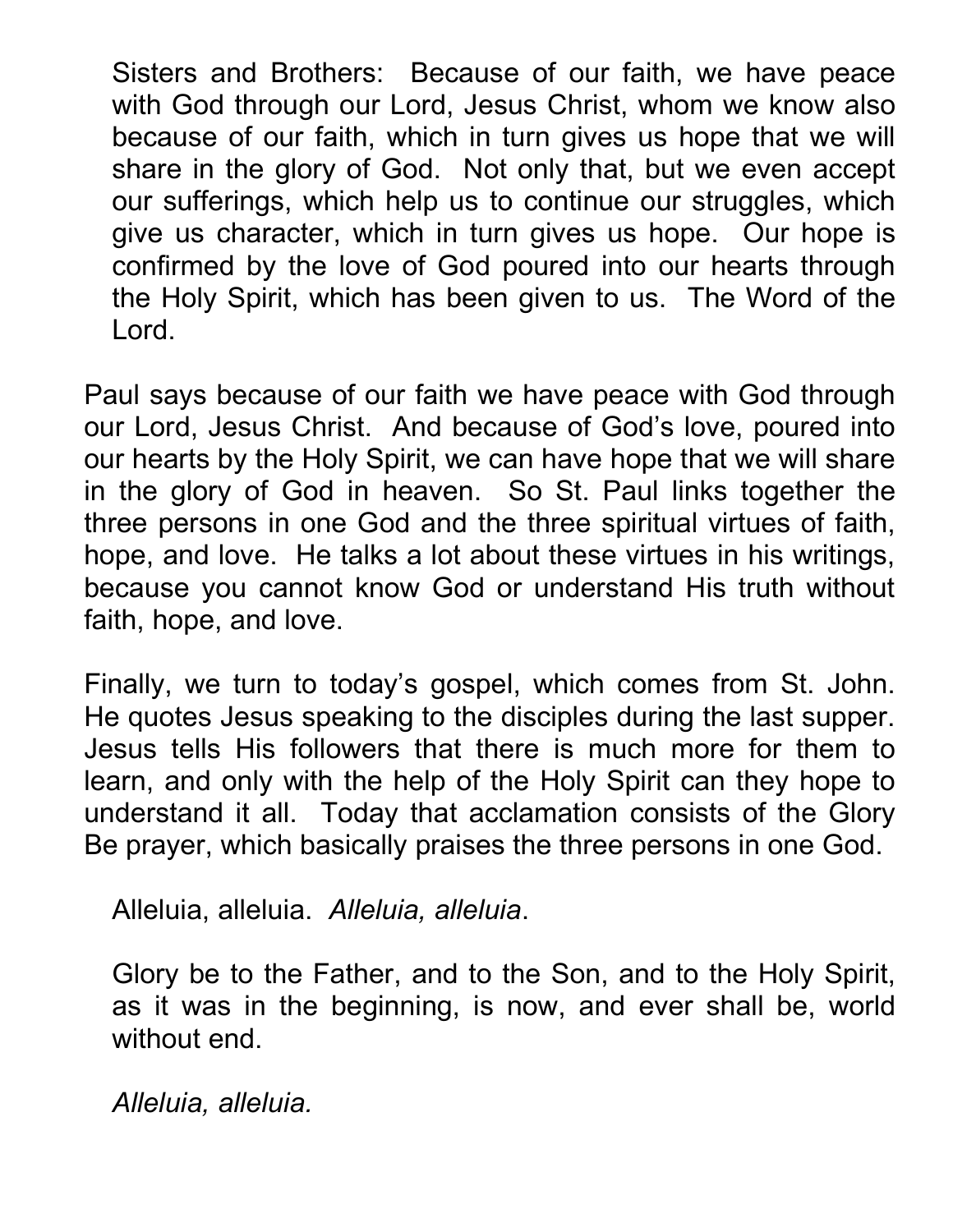+ A reading from the holy gospel according to John (John 16:12- 15).

Jesus said to His disciples: "I have much more to say to you, but right now it would be more than you could understand. The Spirit shows what is true and will come and guide you into the full truth. ¶ "The Spirit does not speak on His own. He will tell you only what He has heard from Me, and He will let you know what is going to happen.  $\P$  "The Spirit will bring glory to Me by taking My message and telling it to you. Everything the Father has is Mine. That is why I have said that the Spirit takes My message and tells it to you." ¶ The gospel of the Lord.

At the last supper when this gospel reading takes place, Jesus still hadn't suffered and died yet. And He certainly had not yet risen from the dead. All of these things were very hard for the disciples to accept or understand. So Jesus couldn't just say, "Here's what's going to happen," and walk away expecting the disciples to figure it all out just like that. He knew that all His suffering had to take place, He had to raise from the dead and ascend into heaven, and then the Holy Spirit had to come down and give them the wisdom to see and understand it all. The Holy Spirit was needed to help the disciples figure it all out. When someone finally understands something which had been complicated, it is often called an "aha" moment, when you start to say, aha, now I get it. The Holy Spirit was needed to give the disciples their "aha" moment about Jesus.

So God the Father is our creator, the reason we are all here. He loves us so much that he sent God the Son, Jesus Christ, to teach us about the Father and to die for our sins, giving us the hope to share in the Father's glory. And God the Holy Spirit helps us to understand the whole message and to have the faith that the message is God's truth. And that truly is totally